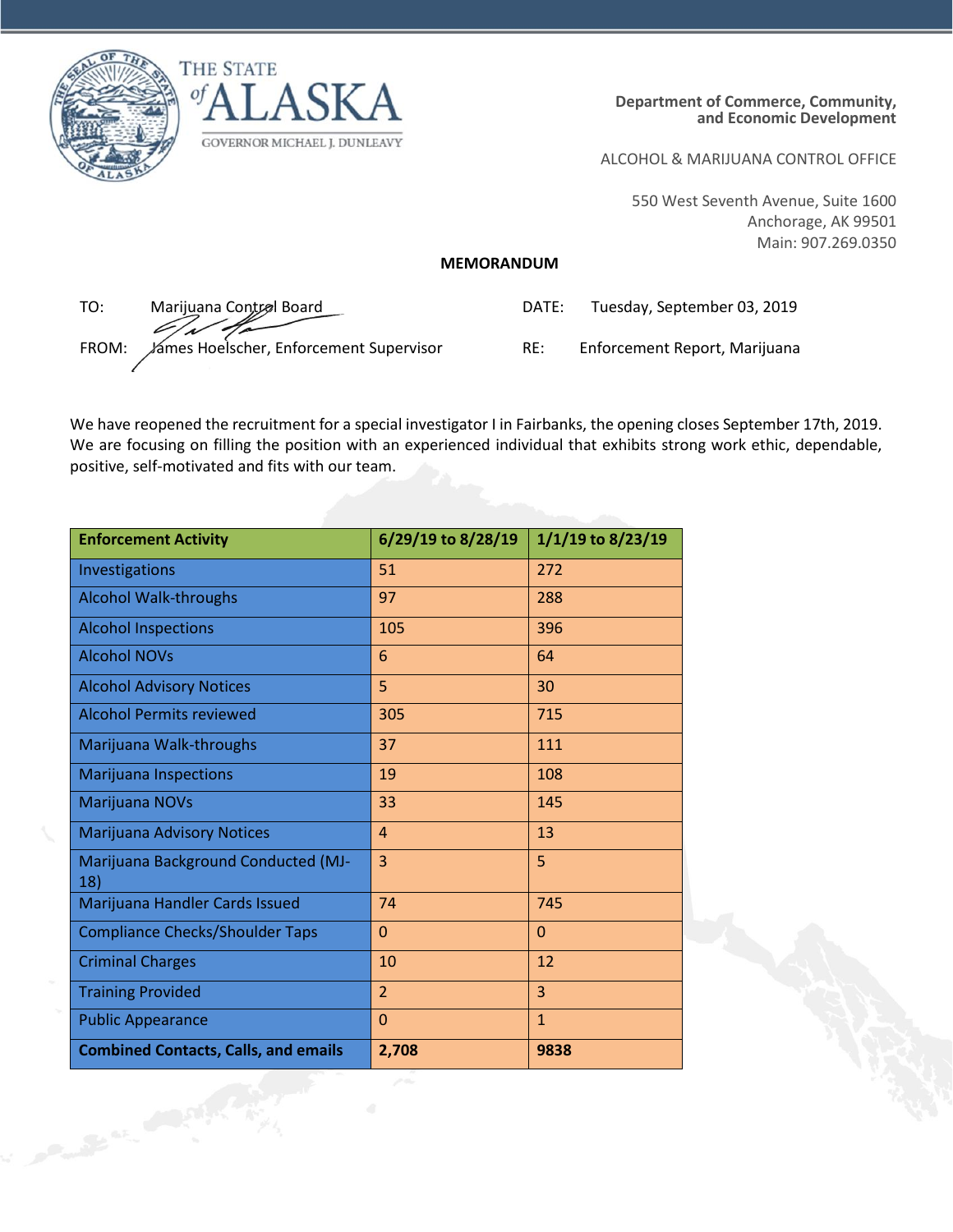Enforcement Report, Marijuana – September 3, 2019 Page 2

## **Request for Clarification-**

Enforcement has found that some licensees are advertising and labeling their business different than what the board has approved and what is on their business license.

**3 AAC 306.020(b)(1):** An application for a new…license must include "(1) the name of the applicant and any business name the applicant will use for the proposed marijuana establishment, along with the applicant's state business license number issued under AS 43.70;"

**3 AAC 306.100(c):** "The non-refundable fee to request board approval of a change in a licensed marijuana establishment's business name, ownership, licensed premises diagram, operating plan, or proposed new marijuana product is \$250. A change fee does not apply to an application for transfer of a license or a transfer of controlling interest to another person."

How close must a business adhere to the name they put on file with AMCO and on their business license?